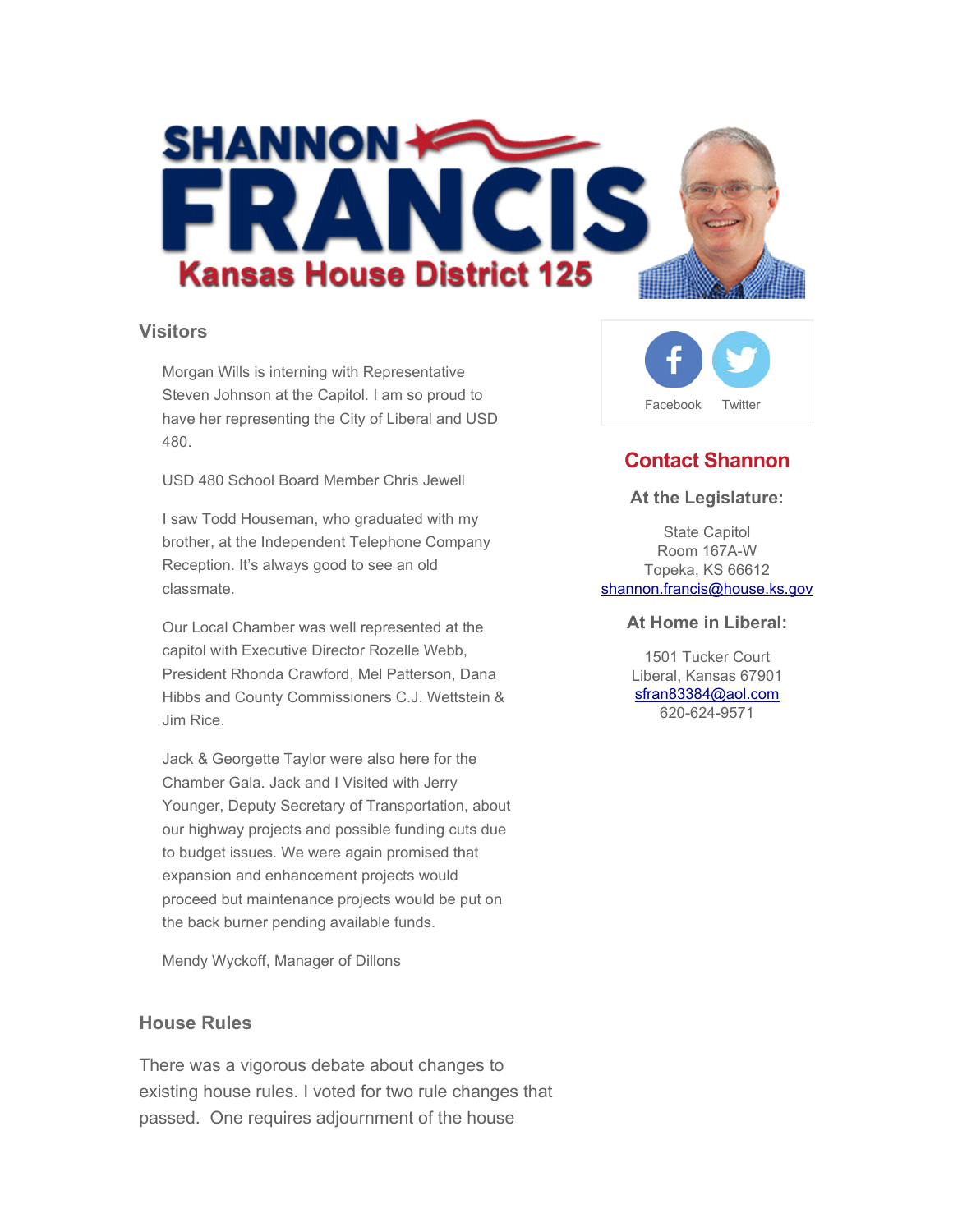between midnight and 8:00 am. This is based upon the rationale that good legislation and decisions don't usually happen at 3:00 am. The other restricted the bundling of more than two bills in a conference committee. Sometimes multiple bills are bundled together so legislators are forced to vote for a bill they don't like to get several passed they do like. The bundling bill is part of our joint rules with the Senate and will require their concurrence. I voted against was a rule change requiring a roll call vote of most motions in the house. 15 members of the house can force a roll call on any motion.

# **KPERS**

I know many of you are concerned about the future of KPERS and depend, or are planning on it, for your retirement. I share your concerns. There are plans floating around the capitol on ways to adequately fund KPERS. One plan is to borrow \$1.5 billion with bonds and put it in KPERS to satisfy part of the unfunded liability. There is investment risk with this plan with and it may inhibit the State's ability to borrow for highways or other future needs.

### **Rescission Bill**

The Governor's Rescission/allotment plan HB2133 reduces expenditures by \$66.4 million, transfers another \$158.5 million from the state highway fund and has other various sweeps of funds and transfers for a total of around \$280 million. The legislature is being told the state could run out of money the second or third week of February. There are not many places to cut in the budget to find \$280 million before the end of February.

## **Contact Info**

Please fill free to contact me at any time. My new office assistant is Jane Clouse, she is retired from the